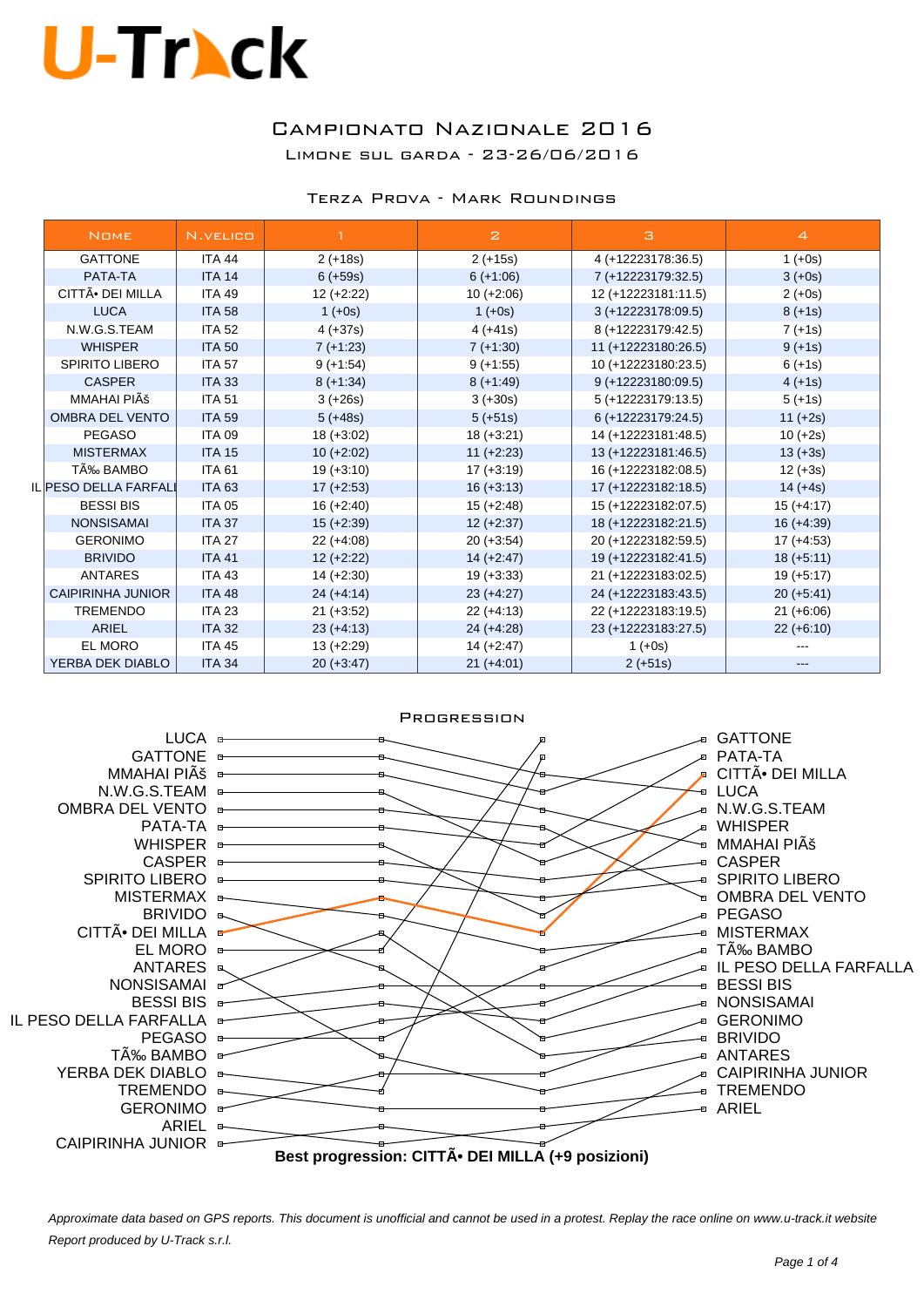### Campionato Nazionale 2016

Limone sul garda - 23-26/06/2016

| TERZA PROVA - LEG NUMBER 1 |  |
|----------------------------|--|
|----------------------------|--|

| <b>NAME</b>                  | <b>SAIL</b>   | IN. POS | FIN. POS       | <b>DISTANCE</b>   | <b>TIME</b> |         | <b>MEAN SPEED TACKS/JYBES</b> |
|------------------------------|---------------|---------|----------------|-------------------|-------------|---------|-------------------------------|
| <b>LUCA</b>                  | <b>ITA 58</b> |         | 1              | 1.819 m           | 10:10       | 5,80 kt | $\overline{2}$                |
| <b>GATTONE</b>               | <b>ITA 44</b> |         | $\overline{2}$ | 1.841 m           | 10:29       | 5,69 kt | $\overline{2}$                |
| MMAHAI PIÊ                   | <b>ITA 51</b> |         | 3              | 1.793 m           | 10:34       | 5,50 kt | 4                             |
| N.W.G.S.TEAM                 | <b>ITA 52</b> |         | $\overline{4}$ | 1.905 m           | 10:45       | 5,74 kt | 4                             |
| <b>OMBRA DEL VENTO</b>       | <b>ITA 59</b> |         | 5              | 1.938 m           | 10:59       | 5,72 kt | $\overline{2}$                |
| PATA-TA                      | <b>ITA 14</b> |         | 6              | $1.968 \text{ m}$ | 11:09       | 5,72 kt | $\overline{a}$                |
| <b>WHISPER</b>               | <b>ITA 50</b> |         | 7              | 2.034 m           | 11:31       | 5,72 kt | $\overline{2}$                |
| <b>CASPER</b>                | <b>ITA 33</b> |         | 8              | 1.909 m           | 11:43       | 5,28 kt | 4                             |
| <b>SPIRITO LIBERO</b>        | <b>ITA 57</b> |         | 9              | 2.066 m           | 12:03       | 5,55 kt | 4                             |
| <b>MISTERMAX</b>             | <b>ITA 15</b> |         | 10             | 1.980 m           | 12:11       | 5,27 kt | $\overline{c}$                |
| CITTÃ <sup>•</sup> DEI MILLA | <b>ITA 49</b> |         | 12             | 1.994 m           | 12:32       | 5,15 kt | 6                             |
| <b>BRIVIDO</b>               | <b>ITA 41</b> |         | 12             | 2.083 m           | 12:31       | 5,39 kt | $\overline{2}$                |
| EL MORO                      | <b>ITA 45</b> |         | 13             | $2.082 \text{ m}$ | 12:39       | 5,33 kt | 4                             |
| <b>ANTARES</b>               | <b>ITA 43</b> |         | 14             | 2.084 m           | 12:39       | 5,34 kt | 1                             |
| <b>NONSISAMAI</b>            | <b>ITA 37</b> |         | 15             | 1.990 m           | 12:48       | 5,04 kt | $\overline{2}$                |
| <b>BESSI BIS</b>             | <b>ITA 05</b> |         | 16             | 2.094 m           | 12:48       | 5,30 kt | 12                            |
| IL PESO DELLA FARFALLA       | ITA 63        |         | 17             | 2.074 m           | 13:04       | 5,14 kt | 8                             |
| <b>PEGASO</b>                | <b>ITA 09</b> |         | 18             | 2.184 m           | 13:13       | 5,35 kt | 4                             |
| TÉ BAMBO                     | <b>ITA 61</b> |         | 19             | 2.058 m           | 13:19       | 5,01 kt | 6                             |
| YERBA DEK DIABLO             | <b>ITA 34</b> |         | 20             | 2.221 m           | 13:56       | 5,17 kt | 10                            |
| <b>TREMENDO</b>              | <b>ITA 23</b> |         | 21             | 2.166 m           | 14:01       | 5,01 kt | 6                             |
| <b>GERONIMO</b>              | <b>ITA 27</b> |         | 22             | 2.154 m           | 14:16       | 4,89 kt | 6                             |
| <b>ARIEL</b>                 | <b>ITA 32</b> |         | 23             | 2.330 m           | 14:23       | 5,25 kt | 6                             |
| <b>CAIPIRINHA JUNIOR</b>     | <b>ITA 48</b> |         | 24             | 2.126 m           | 14:23       | 4,79 kt | 14                            |

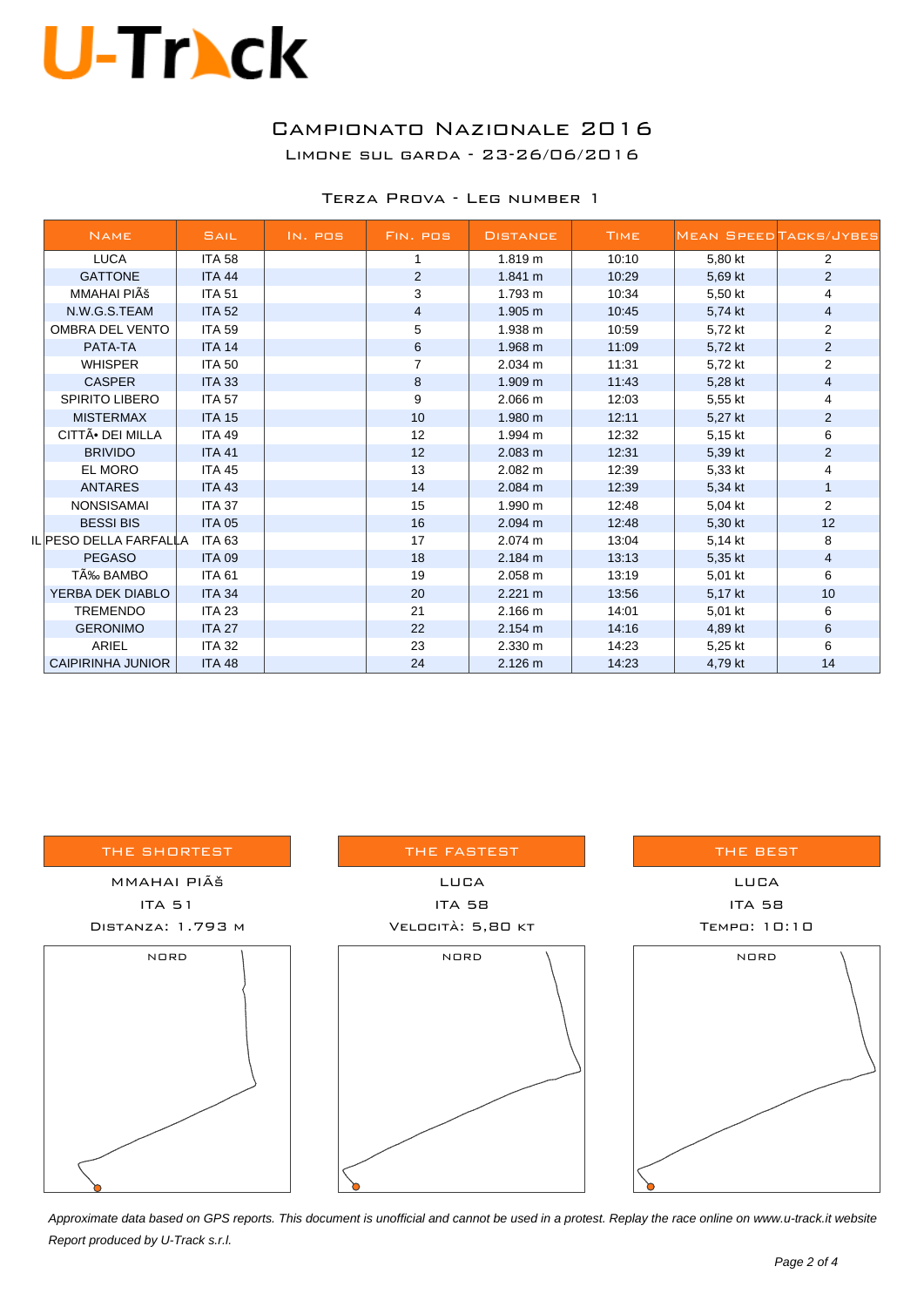### Campionato Nazionale 2016

Limone sul garda - 23-26/06/2016

#### Terza Prova - Leg number 2

| <b>NAME</b>                  | SAIL          | IN. POS        | FIN. POS       | <b>DISTANCE</b> | <b>TIME</b> |         | <b>MEAN SPEED TACKS/JYBES</b> |
|------------------------------|---------------|----------------|----------------|-----------------|-------------|---------|-------------------------------|
| <b>LUCA</b>                  | <b>ITA 58</b> | 1              | 1              | 232 m           | 1:23        | 5,46 kt | 2                             |
| <b>GATTONE</b>               | <b>ITA 44</b> | 2              | 2              | 218 m           | 1:20        | 5,31 kt | $\overline{2}$                |
| MMAHAI PIÊ                   | <b>ITA 51</b> | 3              | 3              | 255 m           | 1:27        | 5,71 kt | 2                             |
| N.W.G.S.TEAM                 | <b>ITA 52</b> | $\overline{4}$ | 4              | 208 m           | 1:27        | 4,67 kt |                               |
| OMBRA DEL VENTO              | <b>ITA 59</b> | 5              | 5              | 221 m           | 1:26        | 5,01 kt |                               |
| PATA-TA                      | <b>ITA 14</b> | 6              | 6              | 237 m           | 1:30        | 5,14 kt |                               |
| <b>WHISPER</b>               | <b>ITA 50</b> |                | $\overline{7}$ | 226 m           | 1:30        | 4,89 kt |                               |
| <b>CASPER</b>                | <b>ITA 33</b> | 8              | 8              | 261 m           | 1:38        | 5,20 kt | $\overline{2}$                |
| SPIRITO LIBERO               | <b>ITA 57</b> | 9              | 9              | 216 m           | 1:24        | 5,00 kt |                               |
| CITTÃ <sup>•</sup> DEI MILLA | <b>ITA 49</b> | 12             | 10             | 221 m           | 1:07        | 6,44 kt |                               |
| <b>MISTERMAX</b>             | <b>ITA 15</b> | 10             | 11             | 305 m           | 1:44        | 5,70 kt | 2                             |
| <b>NONSISAMAI</b>            | <b>ITA 37</b> | 15             | 12             | 237 m           | 1:21        | 5,70 kt |                               |
| <b>EL MORO</b>               | <b>ITA 45</b> | 13             | 14             | 249 m           | 1:41        | 4,80 kt |                               |
| <b>BRIVIDO</b>               | <b>ITA 41</b> | 12             | 14             | 232 m           | 1:48        | 4,18 kt |                               |
| <b>BESSI BIS</b>             | <b>ITA 05</b> | 16             | 15             | 251 m           | 1:31        | 5,37 kt | 2                             |
| IL PESO DELLA FARFALI        | <b>ITA 63</b> | 17             | 16             | 223 m           | 1.43        | 4,21 kt |                               |
| TÉ BAMBO                     | <b>ITA 61</b> | 19             | 17             | 248 m           | 1:32        | 5,26 kt | $\overline{2}$                |
| <b>PEGASO</b>                | <b>ITA 09</b> | 18             | 18             | 254 m           | 1:42        | 4,86 kt |                               |
| <b>ANTARES</b>               | <b>ITA 43</b> | 14             | 19             | 396 m           | 2:26        | 5,28 kt | 1                             |
| <b>GERONIMO</b>              | <b>ITA 27</b> | 22             | 20             | 237 m           | 1:09        | 6,68 kt |                               |
| YERBA DEK DIABLO             | <b>ITA 34</b> | 20             | 21             | 253 m           | 1:37        | 5,07 kt |                               |
| <b>TREMENDO</b>              | <b>ITA 23</b> | 21             | 22             | 255 m           | 1.44        | 4,78 kt |                               |
| CAIPIRINHA JUNIOR            | <b>ITA 48</b> | 24             | 23             | 221 m           | 1:36        | 4,49 kt |                               |
| <b>ARIEL</b>                 | <b>ITA 32</b> | 23             | 24             | 231 m           | 1:38        | 4,58 kt |                               |